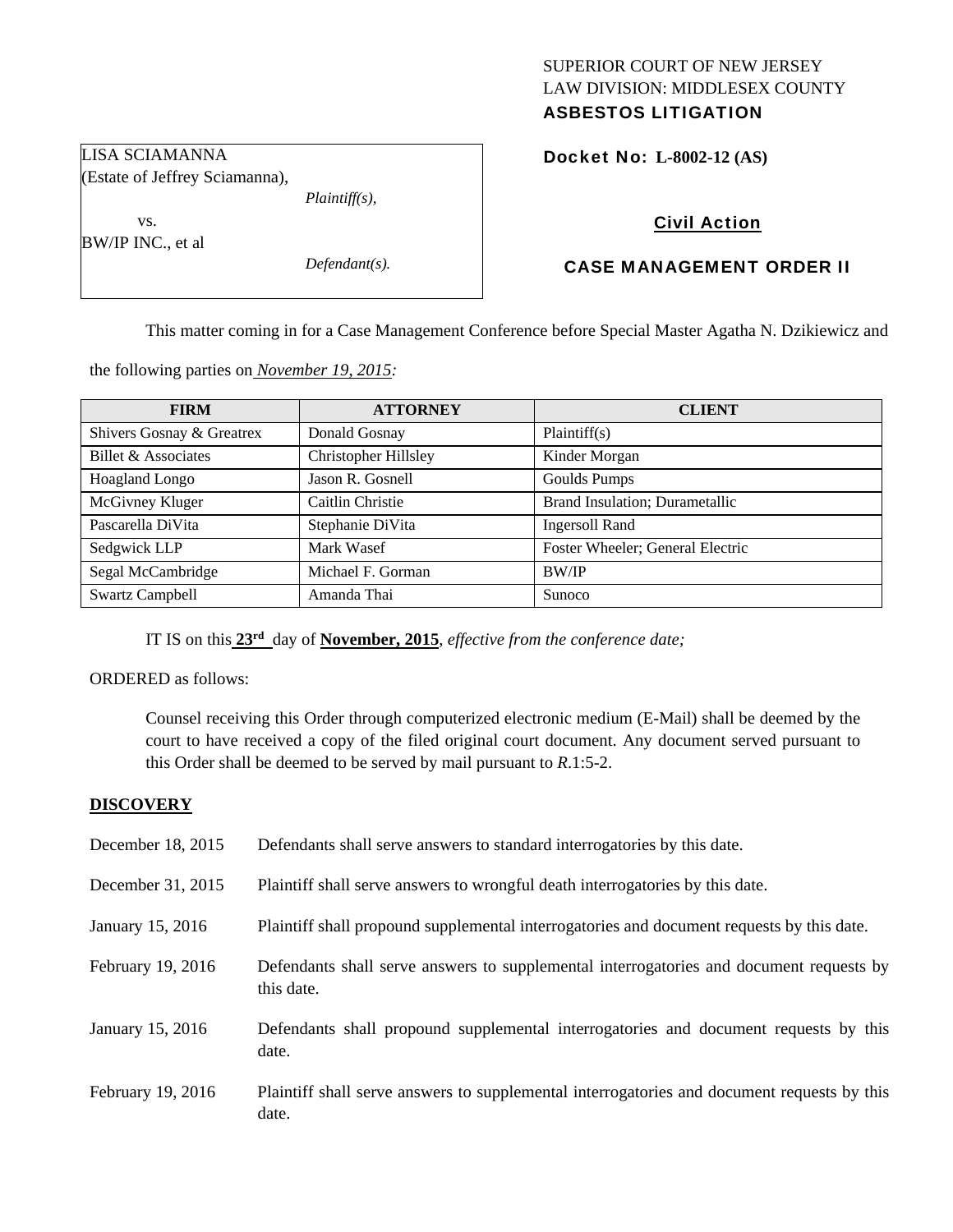- April 15, 2016 Fact discovery, including depositions, shall be completed by this date. Plaintiff's counsel shall contact the Special Master within one week of this deadline if all fact discovery is not completed.
- May 13, 2016 Depositions of corporate representatives shall be completed by this date.

#### **EARLY SETTLEMENT**

April 15, 2016 Settlement demands shall be served on all counsel and the Special Master by this date.

#### **SUMMARY JUDGMENT MOTION PRACTICE**

| May 27, 2016  | Plaintiff's counsel shall advise, in writing, of intent not to oppose motions by this date. |
|---------------|---------------------------------------------------------------------------------------------|
| June 10, 2016 | Summary judgment motions shall be filed no later than this date.                            |
| July 8, 2016  | Last return date for summary judgment motions.                                              |

#### **MEDICAL DEFENSE**

|                   | In addition, defendants shall notify plaintiff's counsel (as well as all counsel of record)<br>of a joinder in an expert medical defense by this date. |
|-------------------|--------------------------------------------------------------------------------------------------------------------------------------------------------|
| August 31, 2016   | Defendants shall identify its medical experts and serve medical reports, if any, by this date.                                                         |
| April 1, 2016     | Plaintiff shall serve medical expert report by this date.                                                                                              |
| January 15, 2015  | Plaintiff shall serve executed medical authorizations by this date.                                                                                    |
| December 18, 2016 | Defendants shall forward medical authorizations to plaintiff's counsel by this date.                                                                   |

### **LIABILITY EXPERT REPORTS**

- August 5, 2016 Plaintiff shall identify its liability experts and serve liability expert reports or a certified expert statement by this date or waive any opportunity to rely on liability expert testimony.
- September 9, 2016 Defendants shall identify its liability experts and serve liability expert reports, if any, by this date or waive any opportunity to rely on liability expert testimony.

#### **ECONOMIST EXPERT REPORTS**

- August 5, 2016 Plaintiff shall identify its expert economists and serve expert economist report(s), if any, by this date or waive any opportunity to rely on economic expert testimony.
- September 9, 2016 Defendants shall identify its expert economists and serve expert economist report(s), if any, by this date or waive any opportunity to rely on economic expert testimony.

#### **EXPERT DEPOSITIONS**

September 30, 2016 Expert depositions shall be completed by this date. To the extent that plaintiff and defendant generic experts have been deposed before, the parties seeking that deposition in this case must file an application before the Special Master and demonstrate the necessity for that deposition. To the extent possible, documents requested in a deposition notice

\_\_\_\_\_\_\_\_\_\_\_\_\_\_\_\_\_\_\_\_\_\_\_\_\_\_\_\_\_\_\_\_\_\_\_\_\_\_\_\_\_\_\_\_\_\_\_\_\_\_\_\_\_\_\_\_\_\_\_\_\_\_\_\_\_\_\_\_\_\_\_\_\_\_\_\_\_\_\_\_\_\_\_\_\_\_\_\_\_\_\_\_\_\_\_\_\_\_\_\_\_\_\_\_\_\_\_\_\_\_